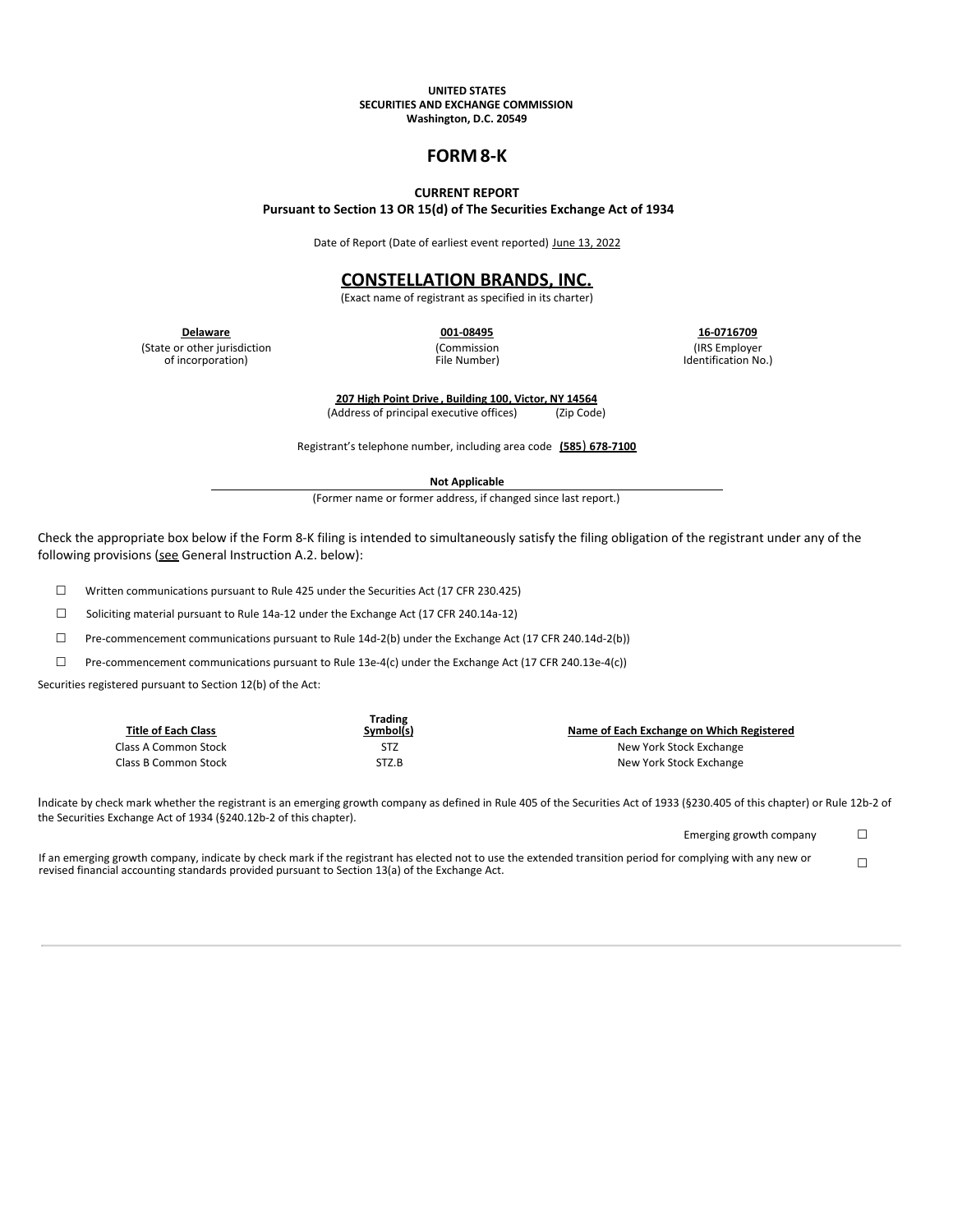### **Item 2.02 Results of Operations and Financial Condition.**

Canopy Growth Corporation ("Canopy") recently disclosed its results for its fourth quarter and year ended March 31, 2022. Constellation Brands, Inc. ("CBI," "Constellation," or the "Company") recognizes equity in earnings (losses) from its equity method investment in Canopy on a twomonth lag, details of which appear below.

Constellation will recognize its share of Canopy's results of operations and related activities for the period January 1, 2022, through March 31, 2022, in its consolidated financial statements for the three months ended May 31, 2022. Based on the information Canopy provides to Constellation in connection with the Amended Investor Rights Agreement and information Canopy has publicly disclosed, Constellation has analyzed its share of Canopy's results of operations for the period January 1, 2022, through March 31, 2022, that Constellation currently expects to recognize for its first fiscal quarter ended May 31, 2022. Constellation's equity in earnings (losses) and related activities of Canopy is being recognized for the three months ended May 31, 2022, as appearing in the table below. Equity in earnings (losses) and related activities from the Canopy equity method investment is determined by recording the effect of basis differences. After applying Constellation's ownership percentage in the applicable period this amount is then converted from Canadian dollars to U.S. dollars using the weighted average exchange rate for the applicable period.

The following table presents the impact on Constellation's net income (loss) of the equity in earnings (losses) and related activities of Canopy's results for the three months ended March 31, 2022, on a reported basis (GAAP), and the impact on Constellation's net income (loss) of the equity in earnings (losses) on a comparable basis (Non-GAAP) recognized in the three months ended May 31, 2022:

|                                                                                                       | <b>Three Months Ended</b><br>May 31, 2022 |         |
|-------------------------------------------------------------------------------------------------------|-------------------------------------------|---------|
| (U.S. dollars in millions)                                                                            |                                           |         |
| Equity in earnings (losses) and related activities - reported basis, Canopy EIE (GAAP) <sup>(1)</sup> | \$                                        | (165.0) |
| (Provision for) benefit from income taxes (2)                                                         |                                           | 20.2    |
| Net income (loss) attributable to CBI - reported basis, Canopy EIE (GAAP) <sup>(1)</sup>              |                                           | (144.8) |
| Equity in earnings (losses) and related activities - reported basis, Canopy EIE (GAAP) <sup>(1)</sup> | \$                                        | (165.0) |
| Comparable adjustments: (3)                                                                           |                                           |         |
| Restructuring and other strategic business development costs                                          |                                           | 100.9   |
| Net (gain) loss on fair value financial instruments                                                   |                                           | 8.9     |
| <b>Acquisition costs</b>                                                                              |                                           | 0.4     |
| Other (gains) losses, net                                                                             |                                           | 2.8     |
|                                                                                                       |                                           | 113.0   |
| Equity in earnings (losses) - comparable basis Canopy EIE (Non-GAAP) <sup>(1)</sup>                   |                                           | (52.0)  |
| (Provision for) benefit from income taxes (2)                                                         |                                           | 7.2     |
| Net income (loss) attributable to CBI - comparable basis, Canopy EIE (Non-GAAP) <sup>(1)</sup>        |                                           | (44.8)  |

 $(1)$  The amounts shown represent Constellation's share of Canopy's results of operations, as follows:

| Period                                  | Date of<br>Ownership Interest | Ownership<br>Percentage |
|-----------------------------------------|-------------------------------|-------------------------|
| January 1, 2022, through March 31, 2022 | March 31, 2022                | 36.1%                   |

The effective tax rate applied to Constellation's equity in earnings (losses) of Canopy is generally based on the tax rates and utilization assumptions of the legal entities that hold Constellation's investment in Canopy. This rate is based on information currently available and is subject to change upon the determination of Constellation's results for its first fiscal quarter ended May 31, 2022. (2)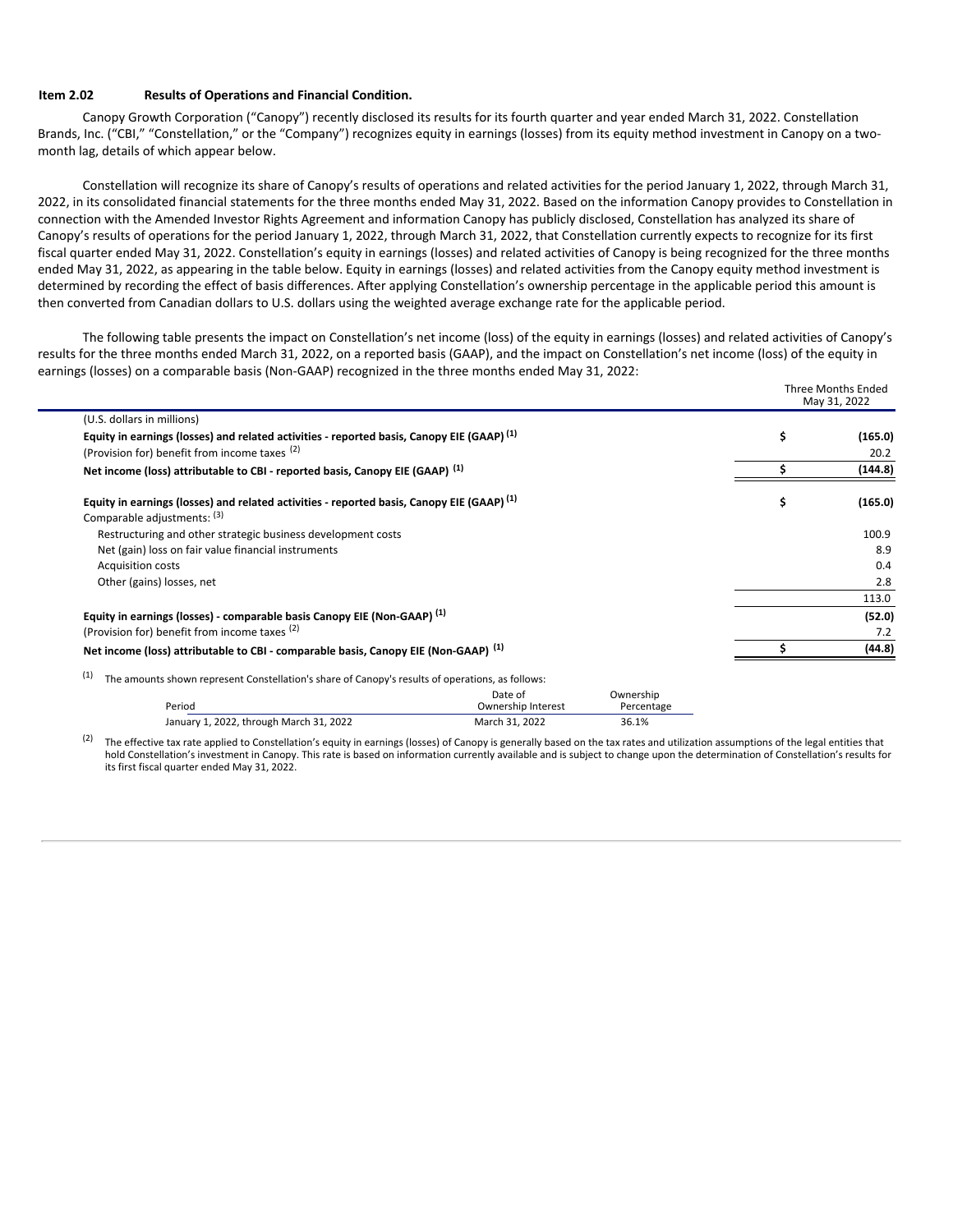$(3)$  The effective tax rate applied to each comparable adjustment amount is generally based upon the jurisdiction in which the comparable adjustment was recognized.

The information in the table above is "furnished" and not "filed" for purposes of Section 18 of the Securities Exchange Act of 1934 and is not otherwise subject to the liabilities of that section. Such information may be incorporated by reference in another filing under the Securities Exchange Act of 1934 or the Securities Act of 1933 only if and to the extent such subsequent filing specifically references the information incorporated by reference herein.

The table above contains non-GAAP financial measures; these are referred to as "comparable" measures. For purposes of Regulation G, a non-GAAP financial measure is a numerical measure of a registrant's historical or future financial performance, financial position or cash flows that excludes amounts, or is subject to adjustments that have the effect of excluding amounts, that are included in the most directly comparable measure calculated and presented in accordance with GAAP in the statement of income, balance sheet or statement of cash flows (or equivalent statements) of the issuer; or includes amounts, or is subject to adjustments that have the effect of including amounts, that are excluded from the most directly comparable measure so calculated and presented. In this regard, GAAP refers to generally accepted accounting principles in the United States. Pursuant to the requirements of Regulation G, the Company has provided reconciliations within the table of the non-GAAP financial measures to the most directly comparable GAAP financial measures.

Comparable measures, including those presenting the impact of the Company's equity method investment in Canopy, are provided because management uses this information to monitor the Company's investment in Canopy. In addition, the Company believes this information provides investors valuable insight on underlying business trends and results in order to evaluate year-over-year financial performance.

#### **Forward-Looking Statements**

This Current Report on Form 8-K contains forward-looking statements. All statements other than statements of historical fact are forwardlooking statements. The word "expect," and similar expressions are intended to identify forward-looking statements, although not all forward-looking statements contain such identifying words. These statements may relate to future plans and objectives of management, as well as information concerning expected actions of third parties. All forward-looking statements involve risks and uncertainties that could cause actual results to differ materially from those set forth in, or implied by, such forward-looking statements.

The forward-looking statements are based on management's current expectations and should not be construed in any manner as a guarantee that such results will in fact occur. All forward-looking statements speak only as of the date of this Current Report on Form 8-K and Constellation does not undertake any obligation to update or revise any forward-looking statements, whether as a result of new information, future events or otherwise.